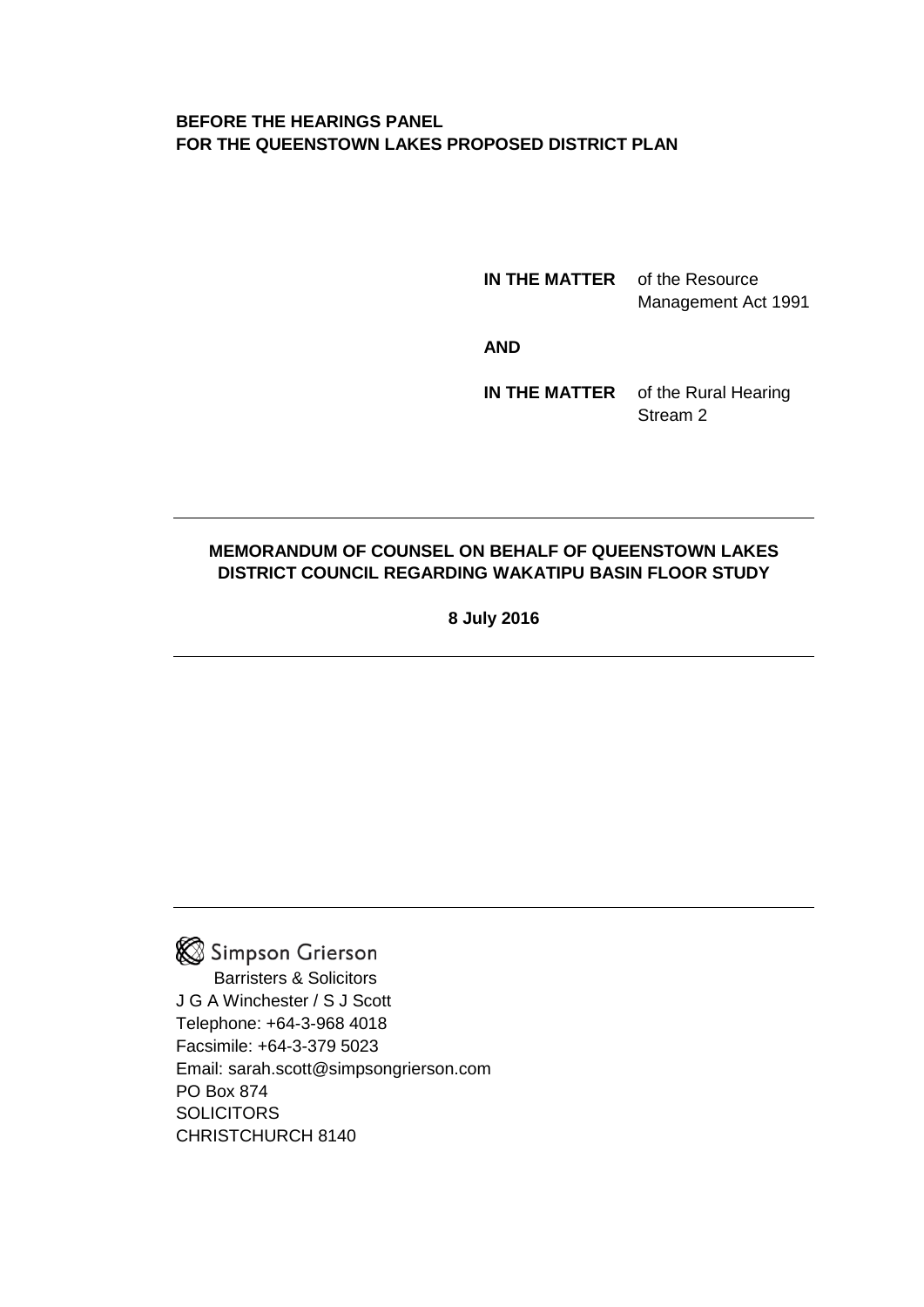## **MAY IT PLEASE THE PANEL:**

- **1.** This memorandum is filed on behalf of the Queenstown Lakes District Council (**Council**) in response to the Panel's minute of 1 July 2016 concerning Proposed District Plan (**PDP**) provisions affecting the Wakatipu Basin.
- **2.** In its minute, the Panel raises the question of the Council conducting a study in relation to the character of the Wakatipu Basin floor, in order to;
	- **2.1** identify the environmental characteristics and amenity values of Wakatipu Basin floor that should be maintained and enhanced;
	- **2.2** identify those areas able to absorb development without adversely affecting the values of the Wakatipu Basin floor and without adversely affecting the values associated with the surrounding Outstanding Natural Landscapes and Outstanding Natural Features;
	- **2.3** identify those areas that are unable to absorb development; and
	- **2.4** determine whether, given the development already consented, there is any capacity for further development on the Wakatipu Basin floor and, if so, where it should be located and what form it should take.<sup>1</sup>
- **3.** The Panel in its minute suggests that the results of the study should provide the basis for evaluating the extent to which the PDP as notified, as it affects the Wakatipu Basin floor, is the most appropriate method to manage natural and physical resources<sup>2</sup>, and that the study may inform:
	- **3.1** the location of the urban growth boundaries;<sup>3</sup>
	- **3.2** whether a finer tuned regulatory regime such as a structure plan may be required;<sup>4</sup> or
	- **3.3** the basis of a variation, if an amended regime was required.<sup>5</sup>

 $\frac{1}{1}$ At paragraph 12.  $\overline{2}$ 

Ibid Paragraph 13.

<sup>3</sup> Ibid Paragraph 14.

<sup>4</sup> Ibid Paragraph 15.

<sup>5</sup> Ibid Paragraph 13.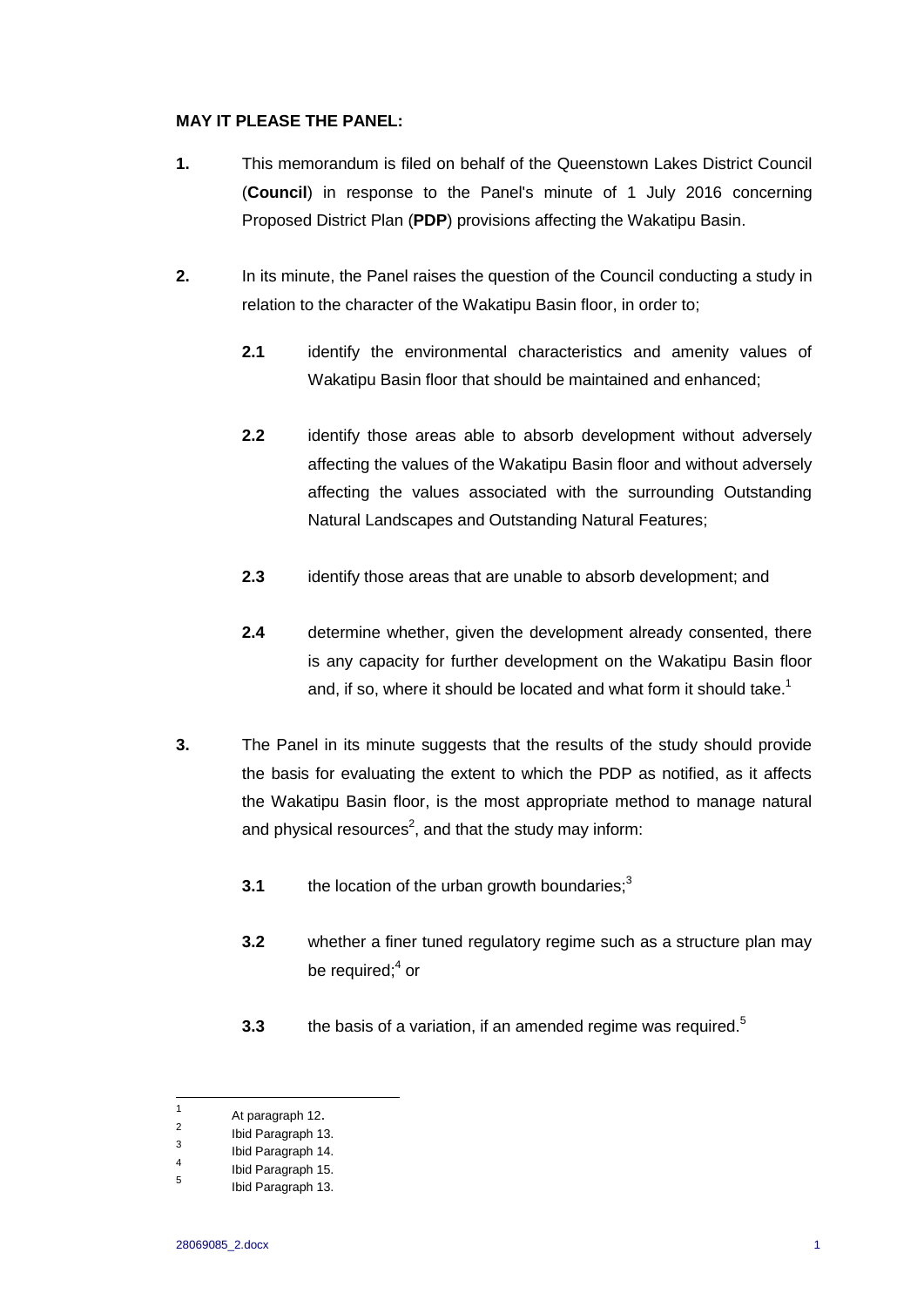- **4.** The Council confirms that it was already its intention to carry out a study of the sort referred to in the Panel's minute, in order to inform the Council's position and evidence on the rezoning submissions, which are likely to heard after February 2017. The Council's intention is for such a study to include, but not necessarily be limited to, the matters proposed by the Panel. Additional matters are likely to be considered, including infrastructure capacity (including transport, wastewater and water supply), walking and trails, and environmental constraints such as natural hazards.
- **5.** The geographic area which the Council intends to consider in the study is the Rural Residential, Rural Lifestyle and Rural Zoned land located within the area identified in the map attached at **Appendix A** of this memorandum. This area includes other zones such as the Meadow Park, Bendemeer (not notified in Stage 1), Low Density Residential, Millbrook, and Waterfall Park Special Zones (notified in Stage 1). Although it is not intended that the study will include an appraisal of these zones, their presence and impact on the environment of the Wakatipu Basin floor would be relevant to the assessment of other areas and the Basin floor as a whole.
- **6.** The Council respectfully requests that the Panel confirm whether it considers that the map in **Appendix A** identifies all the areas that are relevant to the submission points referred to in paragraph 3 of its minute of 1 July 2016.
- **7.** The Council wishes to record, in response to the Panel's reference to a possible variation in paragraph 13 of the minute, that any possible decision as to a variation is one to be made by full Council, and that it is possible that the outcome of the Council's study may not require a variation to be pursued at all. The matter of timing, if such a variation was considered necessary, is one subject to:
	- **7.1** endorsement by Councillors for notification under Schedule 1 of the RMA;
	- **7.2** potential delays to the Council meeting schedule and programme deadlines arising from a new Council/councillors being sworn in (elections are in October 2016);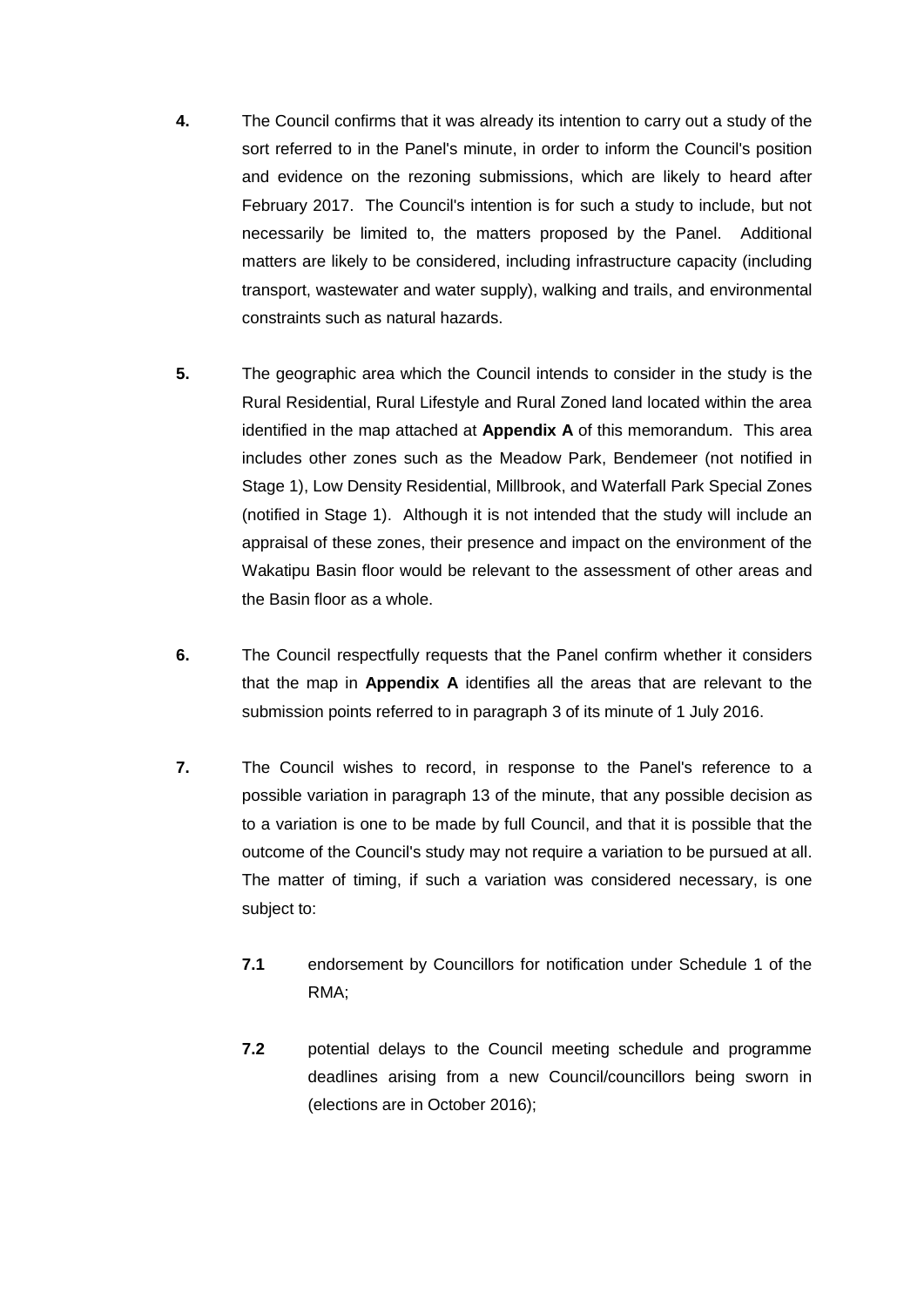- **7.3** the extent of any informal consultation undertaken and feedback received, noting the Council's consultation requirements under the Local Government Act 2002; and
- **7.4** Council officers also have a strong preference not to run notification processes during the Christmas / New Year RMA working day "shut down period".
- **8.** The Council further acknowledges the Panel's suggested deferral of relevant submissions and requests that the Panel defer consideration of the submissions referred to in paragraph 3 of its minute of 1 July 2016 to the hearing on the rezoning submissions related to the Wakatipu Basin floor.

DATED this 8<sup>th</sup> day of July 2016

\_\_\_\_\_\_\_\_\_\_\_\_\_\_\_\_\_\_\_\_\_\_\_\_\_\_\_\_\_\_\_

J G A Winchester / S J Scott On behalf of Queenstown Lakes District Council